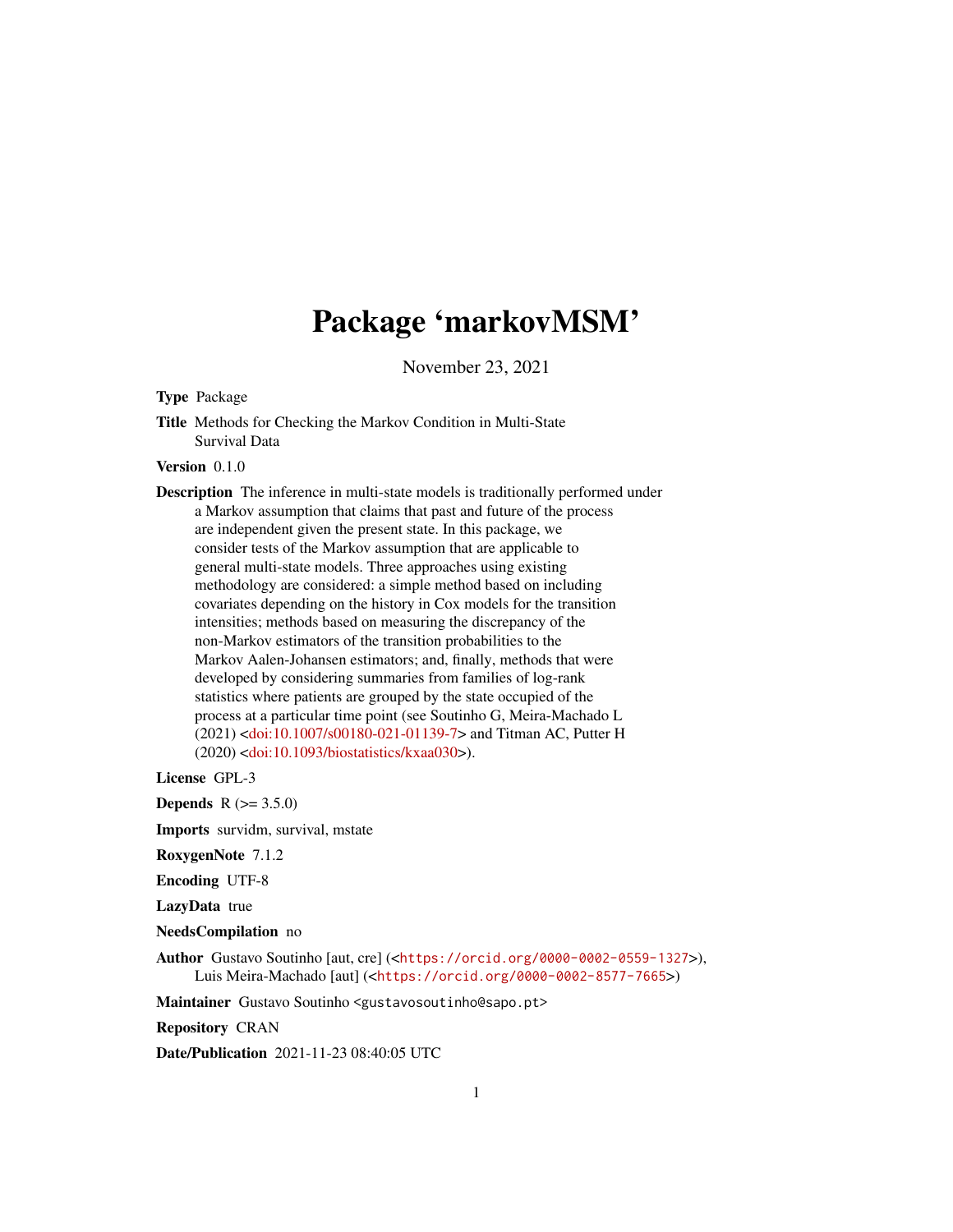## <span id="page-1-0"></span>R topics documented:

| Index | 20 |
|-------|----|
|       |    |
|       |    |
|       |    |
|       |    |
|       |    |
|       |    |
|       |    |
|       |    |
|       |    |
|       |    |
|       |    |
|       |    |

## AUC.test *Global test and local test for checking the Markov condition on Multistate Models based on the Area Under the two curves (AUC) given by the non-Markov estimators of the transition probabilities to the Markov Aalen-Johansen estimators.*

## Description

This function is used to obtain the local and global tests for checking the Markov condition.

## Usage

```
AUC.test(
  db_long,
  db_wide = NULL,
  from = 1,
  to = 3,
  type = "global",
  times = NULL,
  quantiles = c(0.05, 0.1, 0.2, 0.3, 0.4),
  tmat = NULL,
  replicas = 10,
  limit = 0.9,positions = list(c(2, 3), c(3), c()),
  namesStates = c("Alive", "Rec", "Death"),
  timesNames = c(NA, "time1", "Stime"),
  status = c(NA, "event1", "event")
\mathcal{E}
```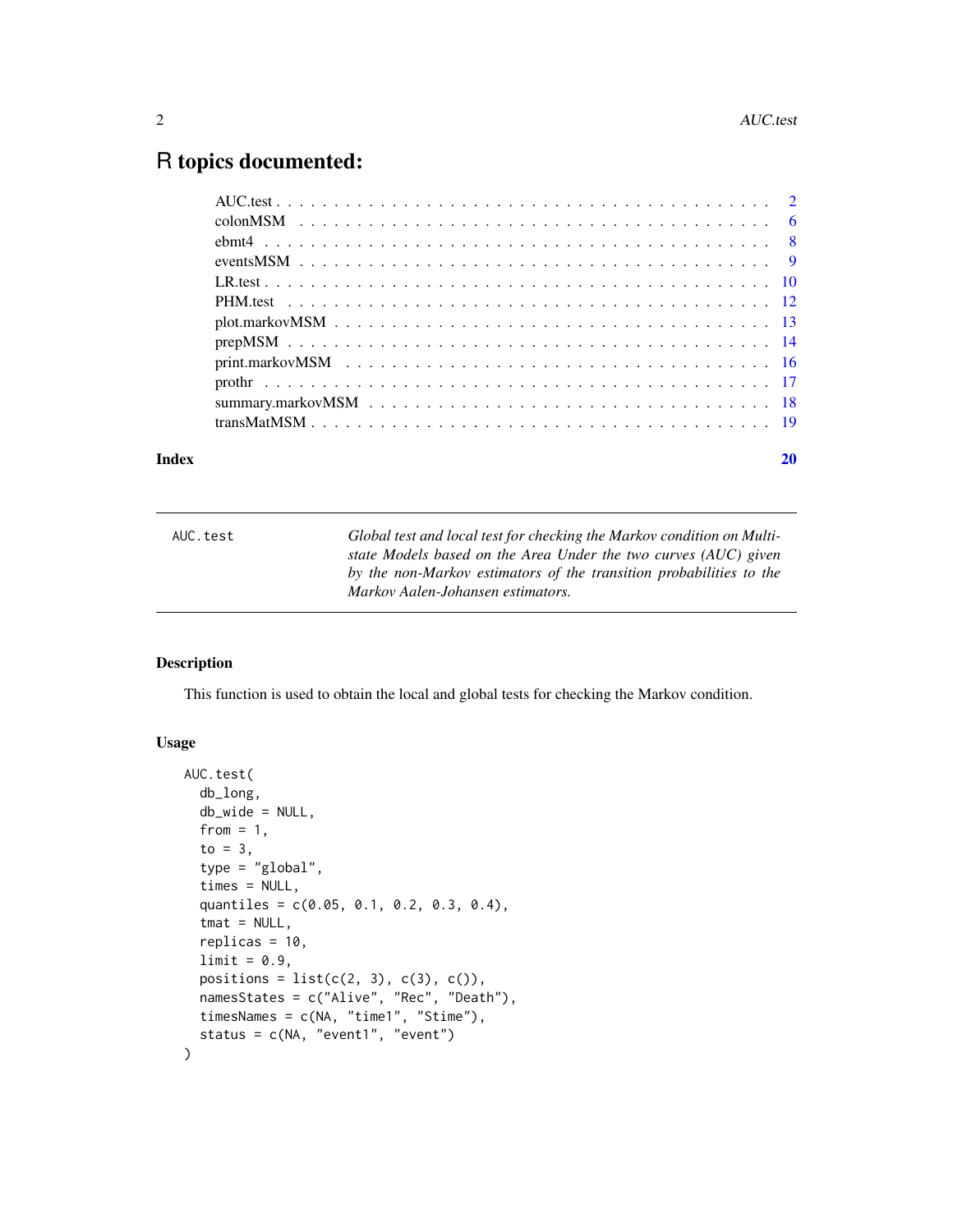#### AUC.test 3

## Arguments

| db_long     | A data frame in long format containing the subject id; from corresponding to<br>the starting state; the receiving state, to; the transition number, trans; the start-<br>ing time of the transition given by Tstart; the stopping time of the transition,<br>Tstop, and status for the status variable, with 1 indicating an event (transition),<br>0 a censoring.                                      |
|-------------|---------------------------------------------------------------------------------------------------------------------------------------------------------------------------------------------------------------------------------------------------------------------------------------------------------------------------------------------------------------------------------------------------------|
| db_wide     | Data frame in wide format in which to interpret time, status, id or keep, if ap-<br>propriate.                                                                                                                                                                                                                                                                                                          |
| from        | The starting state of the transition probabilities.                                                                                                                                                                                                                                                                                                                                                     |
| to          | The last receiving state considered for the estimation of the transition probabili-<br>ties. All the probabilities among the first and the last states are also computed.                                                                                                                                                                                                                               |
| type        | Type of test for checking the Markov condition: "local" or "global". By default<br>type='global'.                                                                                                                                                                                                                                                                                                       |
| times       | For the local test, times represents the starting times of the transition probabil-<br>ities. In case of a global test, the argument is given by times between the min-<br>imum time and the third quartile times used in the formula of this test. Default<br>to NULL.                                                                                                                                 |
| quantiles   | Quantiles used in the formula of the Global test for the AUC methods. By default<br>takes the percentiles 0.05, 0.10, 0.20, 0.30, 0.40.                                                                                                                                                                                                                                                                 |
| tmat        | The transition matrix for multi-state model.                                                                                                                                                                                                                                                                                                                                                            |
| replicas    | Number of replicas for the Monte Carlo simulation to standardization of the T-<br>statistic given by the difference of the areas of AJ and LM transition probabilities<br>estimates.                                                                                                                                                                                                                    |
| limit       | Percentile of the event time used as the upper bound for the computation of the<br>AUC-based test.                                                                                                                                                                                                                                                                                                      |
| positions   | List of possible transitions; x[[i]] consists of a vector of state numbers reachable<br>from state i.                                                                                                                                                                                                                                                                                                   |
| namesStates | A character vector containing the names of either the competing risks or the<br>states in the multi-state model specified by the competing risks or illness-death<br>model. names should have the same length as the list x (for transMat), or either<br>K or $K+1$ (for trans.comprisk), or 3 (for trans.illdeath).                                                                                    |
| timesNames  | Either 1) a matrix or data frame of dimension $n \times S$ (n being the number of<br>individuals and S the number of states in the multi-state model), containing the<br>times at which the states are visited or last follow-up time, or 2) a character<br>vector of length S containing the column names indicating these times. In the<br>latter cases, some elements of time may be NA, see Details |
| status      | Either 1) a matrix or data frame of dimension $n \times S$ , containing, for each of<br>the states, event indicators taking the value 1 if the state is visited or $0$ if it is<br>not (censored), or 2) a character vector of length S containing the column names<br>indicating these status variables. In the latter cases, some elements of status may<br>be NA, see Details.                       |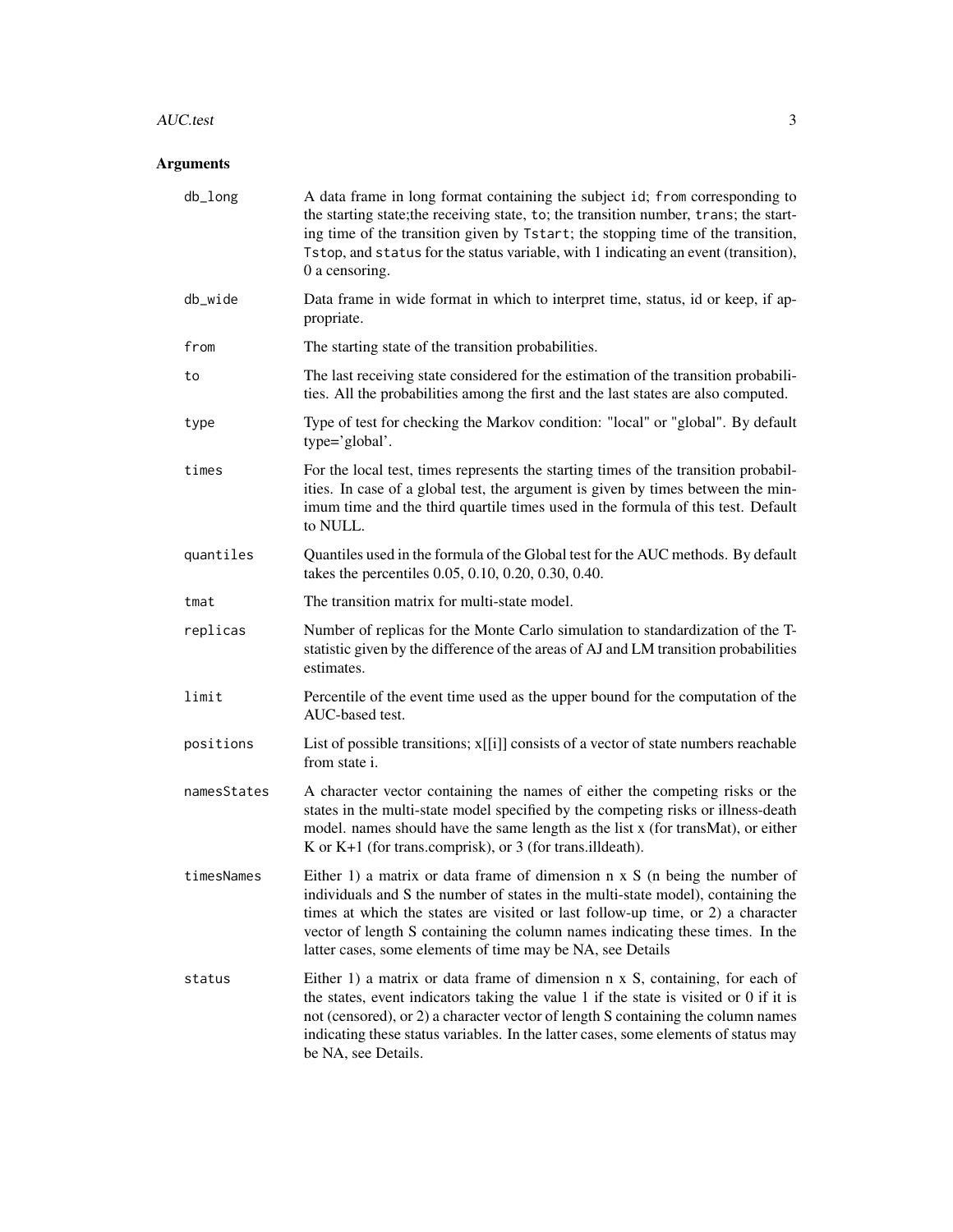In case of the AUC global test, an object with a list with the following outcomes:

| globalTest | p-value of AUC global tests for each transition. These values are obtained<br>through the minimum of the means of each two contiguous quantiles times of<br>the AUC global tests.                                                                                        |
|------------|--------------------------------------------------------------------------------------------------------------------------------------------------------------------------------------------------------------------------------------------------------------------------|
| localTest  | AUC local tests of the transition probability for each times and transitions.                                                                                                                                                                                            |
| quantiles  | Quantiles times used for the AUC global tests.                                                                                                                                                                                                                           |
| times      | Times used for the AUC global tests.                                                                                                                                                                                                                                     |
| DIF        | Differences between the AJ and the LMAJ estimates for each transition proba-<br>bilites from the starting state until the receiving state given by only one replica<br>where 's' represent each of the quantile times.                                                   |
| from       | The starting state considered for the AUC global tests.                                                                                                                                                                                                                  |
| to         | The last receiving state considered for the the AUC Local tests.                                                                                                                                                                                                         |
| ET.qiAll   | The lower limit of the diferences between the AJ and the LMAJ estimates given<br>by the Monte Carlo simulation in each transition for each "s" quantile times.<br>ET.qi2All means the same but missing values were replaced by the previous<br>diferences of estimators. |
| ET.qsAll   | The upper limit of the diferences between the AJ and the LMAJ estimates given<br>by the Monte Carlo simulation in each transition for each "s" quantile times.<br>ET.qs2A11 means the same but missing values were replaced by the previous<br>diferences of estimators. |
| replicas   | Number of replicas for the Monte Carlo simulation.                                                                                                                                                                                                                       |
| limit      | Percentil of the times used in the AUC global tests.                                                                                                                                                                                                                     |
|            | In case of the AUC local test, an object with a list with the following outcomes:                                                                                                                                                                                        |
| localTest  | p-value of AUC local tests for each times and transitions.                                                                                                                                                                                                               |
| trans      | The transition matrix describing the states and transitions of the multi-state<br>model.                                                                                                                                                                                 |
| times      | Times selected for the AUC Local tests.                                                                                                                                                                                                                                  |
| DIF        | Differences between the AJ and the LMAJ estimates for each transition proba-<br>bilities from the starting state until the receiving state given by only one replica<br>where 's' represent each of the quantile times.                                                  |
| from       | The starting state considered for the AUC Local tests.                                                                                                                                                                                                                   |
| to         | The last receiving state considered for the the AUC Local tests.                                                                                                                                                                                                         |
| ET.qiAll   | The lower limit of the diferences between the AJ and the LMAJ estimates given<br>by the Monte Carlo simulation in each transition for each "s" quantile times.<br>ET.qi2All means the same but missing values were replaced by the previous<br>diferences of estimators. |
| ET.qsAll   | The upper limit of the diferences between the AJ and the LMAJ estimates given                                                                                                                                                                                            |
|            | by the Monte Carlo simulation in each transition for each "s" quantile times.<br>ET.qs2A11 means the same but missing values were replaced by the previous<br>diferences of estimators.                                                                                  |
| replicas   | Number of replicas for the Monte Carlo simulation.                                                                                                                                                                                                                       |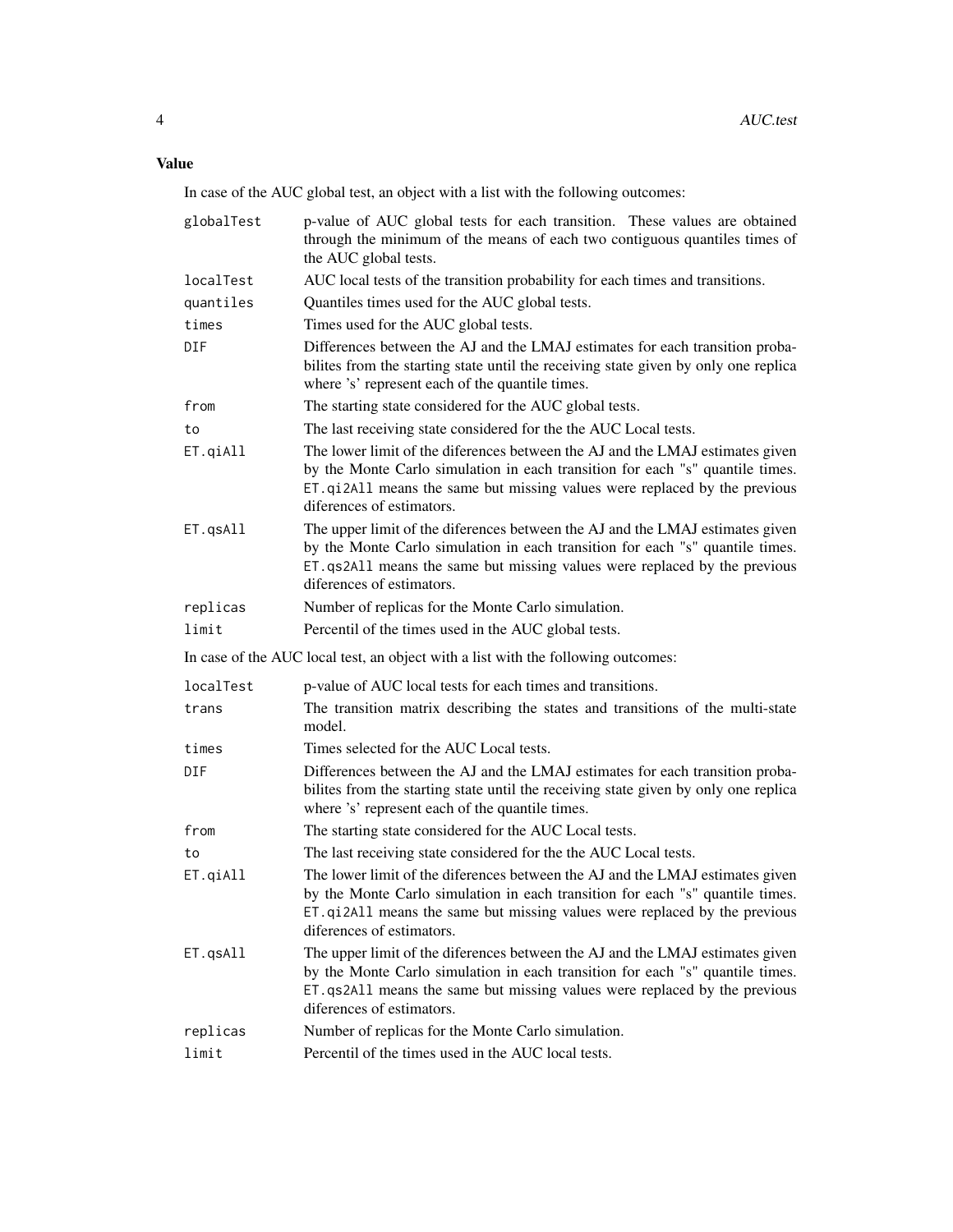#### AUC.test 5

#### Author(s)

Gustavo Soutinho and Luis Meira-Machado.

## References

Soutinho G, Meira-Machado L (2021). Methods for checking the Markov condition in multi-state survival data. *Computational Statistics*. de Una-alvarez J, Meira-Machado L (2015). Nonparametric estimation of transition probabilities in the non-Markov illness-death model: A comparative study. *Biometrics*, 71(2), 364-375. Putter H, Spitoni C (2018). Non-parametric estimation of transition probabilities in non-Markov multi-state models: The landmark Aalen-Johansen estimator. *Statistical Methods in Medical Research*, 27, 2081-2092. Meira-Machado L, Sestelo M (2019). Estimation in the progressive illness-death model: A nonexhaustive review. *Biometrical Journal*, 61(2), 245-263.

```
set.seed(1234)
library(markovMSM)
data("colonMSM")
db_wide<-colonMSM
positions<-list(c(2, 3), c(3), c())namesStates = c("Alive", "Rec", "Death")
tmat <-transMatMSM(positions, namesStates)
timesNames = c(NA, "time1","Stime")
status=c(NA, "event1","event")
trans = tmatdb_long<- prepMSM(data=db_wide, trans, timesNames, status)
res<-AUC.test(db_long, db_wide, times=180, from=1, to=3, type='local',
               replicas=100, tmat = tmat)
res$localTest
res2<-AUC.test(db_long, db_wide, times=180, from=2, to=3, type='local',
               replicas=100, tmat = tmat)
res2$localTest
res3<-AUC.test(db_long, db_wide, from=1, to=3, replicas = 100, tmat=tmat)
round(res3$globalTest,3)
res4<-AUC.test(db_long, db_wide, from=2, to=3, type='global', replicas = 100,
             tmat=tmat)
round(res4$globalTest,3)
round(res4$localTest,3)
round(res4$localTest,3)
data("ebmt4")
db_wide <- ebmt4
positions \leq list(c(2, 3, 5, 6), c(4, 5, 6), c(4, 5, 6),
                 c(5, 6), c(), c()state.names <- c("Tx", "Rec", "AE", "Rec+AE", "Rel", "Death")
```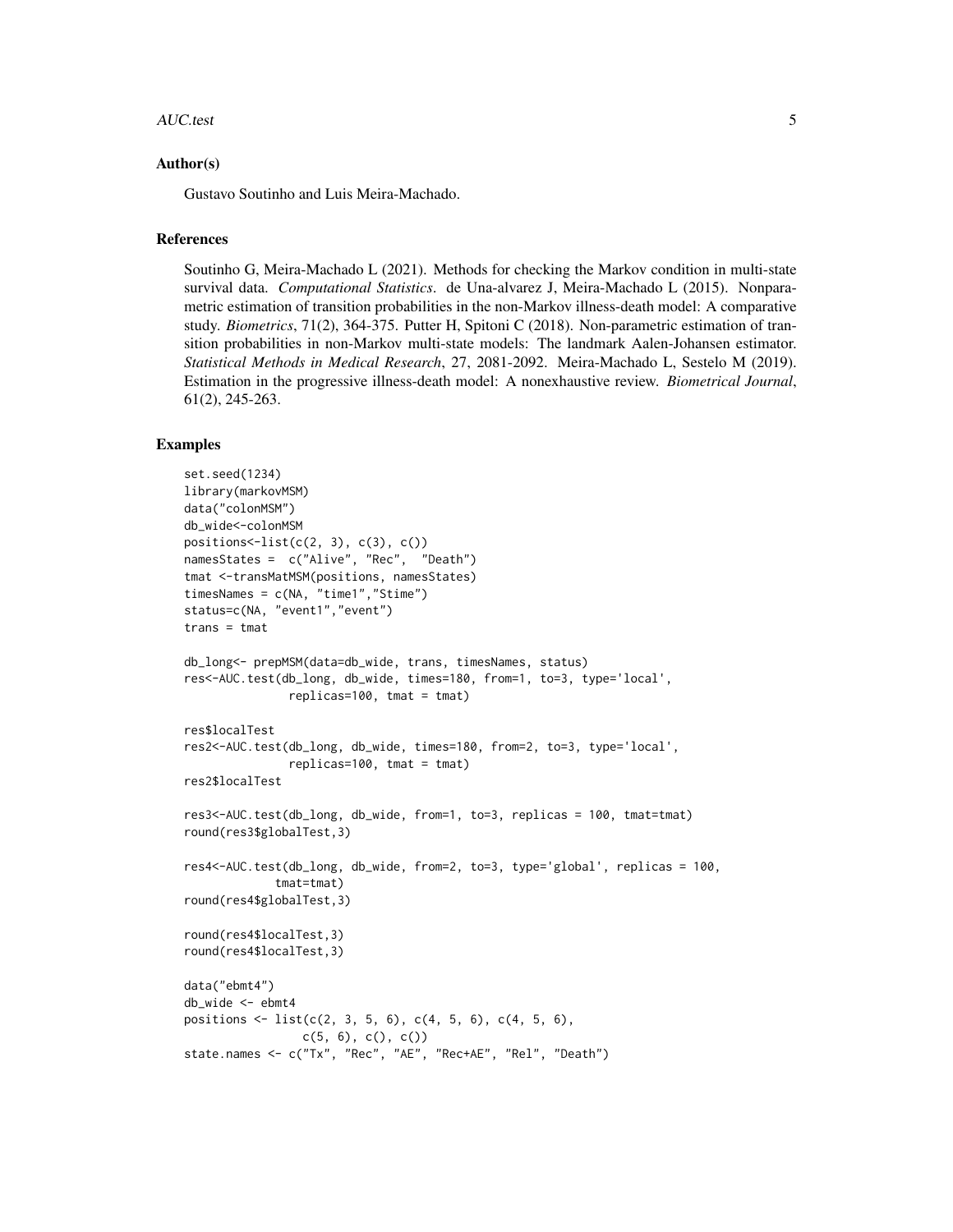```
tmat <-transMatMSM(positions, state.names)
timesNames <- c(NA, "rec", "ae","recae", "rel", "srv")
status <- c(NA, "rec.s", "ae.s", "recae.s","rel.s", "srv.s")
trans <- tmat
db_long <- prepMSM(data=db_wide, trans, timesNames, status)
db_long[1:10,]
res5<-AUC.test(db_long, db_wide, from=1, to=5, type='global',
               quantiles=c(.05, .10, .20, .30, 0.40),
               tmat = tmat, replicas = 100,
               positions=positions, namesStates=state.names,
               timesNames=timesNames, status=status)
round(res5$globalTest, 4)
round(res5$localTests,4)
res6<-AUC.test(db_long = prothr, db_wide = NULL, from=2, to=3,
               type='global', replicas=100, limit=0.90,
               quantiles=c(.05, .10, .20, .30, 0.40))
round(res6$globalTest,4)
round(res6$localTests,4)
```
colonMSM *Chemotherapy for Stage B/C colon cancer.*

#### Description

These are data from one of the first successful trials of adjuvant chemotherapy for colon cancer. Levamisole is a low-toxicity compound previously used to treat worm infestations in animals; 5-FU is a moderately toxic (as these things go) chemotherapy agent.

#### Usage

data("colonMSM")

#### Format

A data frame with 929 observations on the following 15 variables. Below a brief description is given for some of these variables.

time1 Time to recurrence/censoring/death, whichever occurs first.

event1 Recurrence/censoring indicator (recurrence=1, alive=0).

Stime Time to censoring/death, whichever occurs first.

event Death/censoring indicator (death=1, alive=0).

rx Treatment - Obs(ervation), Lev(amisole), Lev(amisole)+5-FU.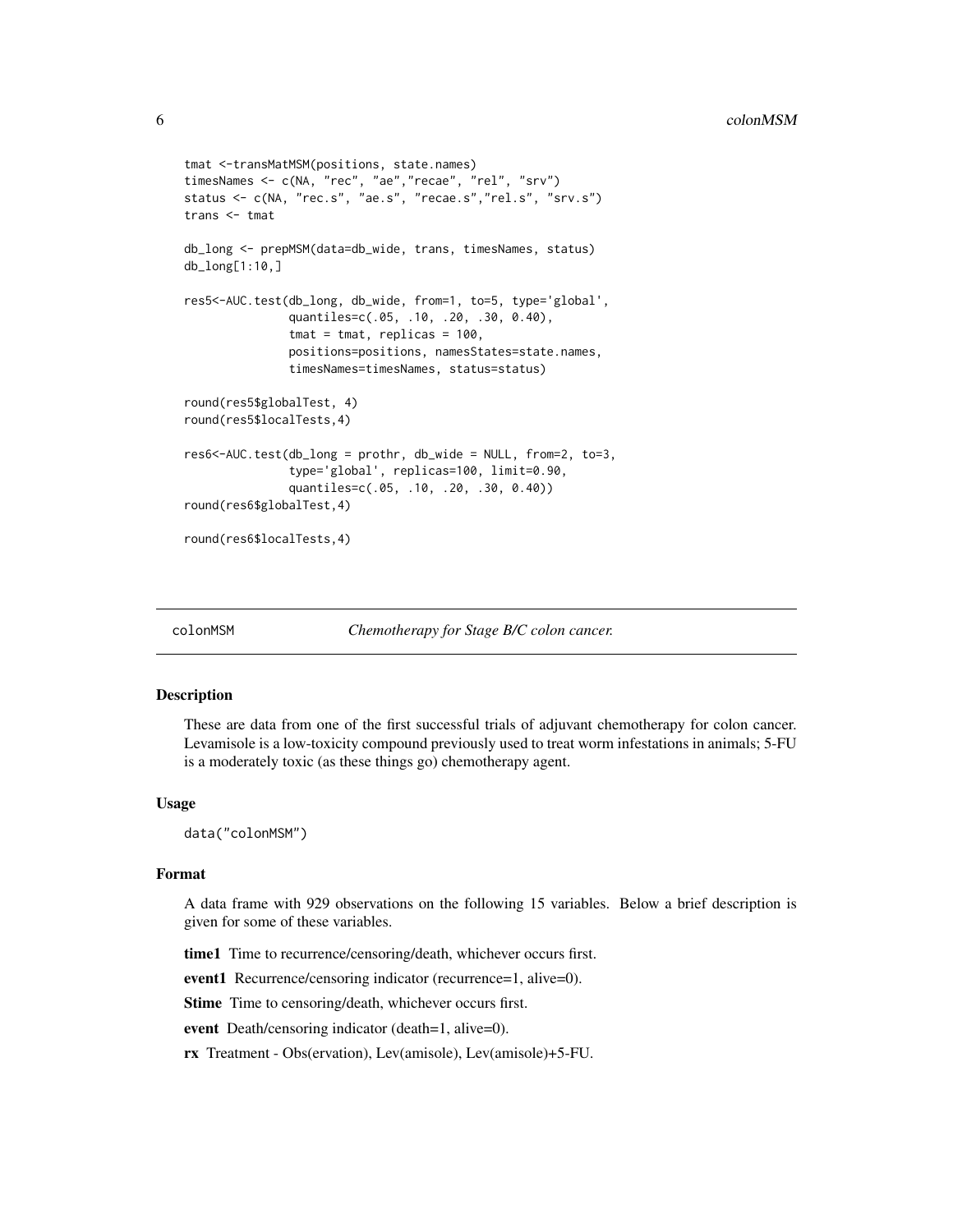#### colonMSM 7

sex Sex indicator (male=1, female=0).

age Age in years.

obstruct Obstruction of colon by tumour.

perfor Perforation of colon.

adhere Adherence to nearby organs.

nodes Number of lymph nodes with detectable cancer.

differ Differentiation of tumour (1=well, 2=moderate, 3=poor).

extent Extent of local spread (1=submucosa, 2=muscle, 3=serosa, 4=contiguous structures).

surg Time from surgery to registration (0=short, 1=long).

node4 More than 4 positive lymph nodes.

#### Source

The study is originally described in Laurie (1989).The main report is found in Moertel (1990). This data set is closest to that of the final report in Moertel (1991). A version of the data with less follow-up time was used in the paper by Lin (1994).

#### References

JA Laurie, CG Moertel, TR Fleming, HS Wieand, JE Leigh, J Rubin, GW McCormack, JB Gerstner, JE Krook and J Malliard. Surgical adjuvant therapy of large-bowel carcinoma: An evaluation of levamisole and the combination of levamisole and fluorouracil: The North Central Cancer Treatment Group and the Mayo Clinic. Journal of Clinical Oncology, 7:1447-1456, 1989.

DY Lin. Cox regression analysis of multivariate failure time data: the marginal approach. Statistics in Medicine, 13:2233-2247, 1994.

CG Moertel, TR Fleming, JS MacDonald, DG Haller, JA Laurie, PJ Goodman, JS Ungerleider, WA Emerson, DC Tormey, JH Glick, MH Veeder and JA Maillard. Levamisole and fluorouracil for adjuvant therapy of resected colon carcinoma. New England Journal of Medicine, 332:352-358, 1990.

CG Moertel, TR Fleming, JS MacDonald, DG Haller, JA Laurie, CM Tangen, JS Ungerleider, WA Emerson, DC Tormey, JH Glick, MH Veeder and JA Maillard. Fluorouracil plus Levamisole as and effective adjuvant therapy after resection of stage II colon carcinoma: a final report. Annals of Internal Medicine, 122:321-326, 1991.

#### Examples

data(colonMSM) head(colonMSM)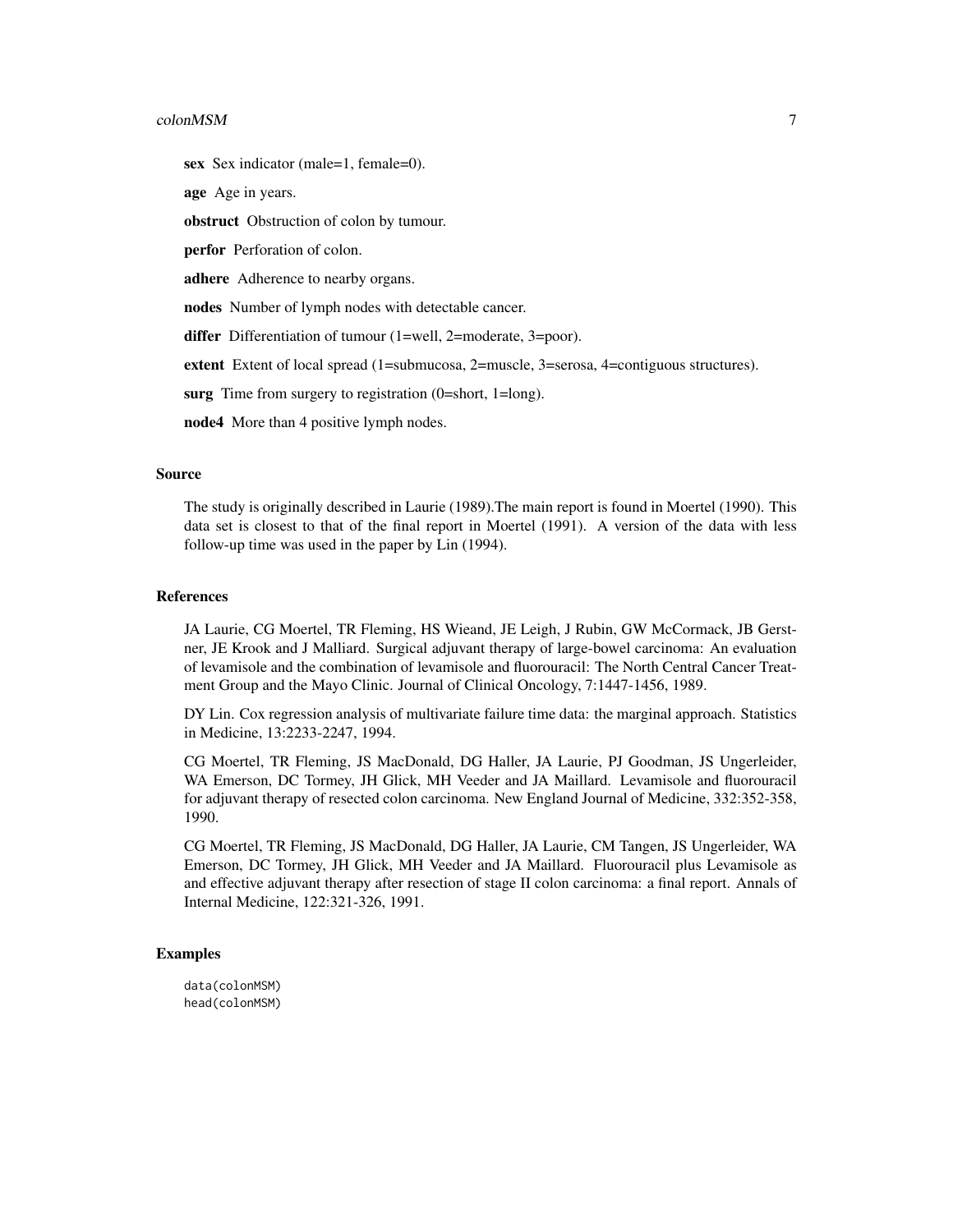<span id="page-7-0"></span>8 ebmt4

ebmt4 *Data from the European Society for Blood and Marrow Transplantation (EBMT).*

#### Description

A data frame of 2279 patients transplanted at the EBMT between 1985 and 1998. These data were used in Fiocco, Putter & van Houwelingen (2008), van Houwelingen & Putter (2008, 2012) and de Wreede, Fiocco & Putter (2011). The included variables are

id Patient identification number

rec Time in days from transplantation to recovery or last follow-up

rec.s Recovery status;  $1 =$  recovery,  $0 =$  censored

ae Time in days from transplantation to adverse event (AE) or last follow-up

**ae.s** Adverse event status;  $1 =$  adverse event,  $0 =$  censored

recae Time in days from transplantation to both recovery and AE or last follow-up

**recae.s** Recovery and AE status;  $1 =$  both recovery and AE,  $0 =$  no recovery or no AE or censored

rel Time in days from transplantation to relapse or last follow-up

rel.s Relapse status;  $1 =$  relapse,  $0 =$  censored

srv Time in days from transplantation to death or last follow-up

srv.s Relapse status;  $1 = dead$ ,  $0 = c$ ensored

year Year of transplantation; factor with levels "1985-1989", "1990-1994", "1995-1998"

agecl Patient age at transplant; factor with levels "<=20", "20-40", ">40"

proph Prophylaxis; factor with levels "no", "yes"

match Donor-recipient gender match; factor with levels "no gender mismatch", "gender mismatch"

#### Usage

data("ebmt4")

#### Format

A data frame, see data.frame.

#### Author(s)

Gustavo Soutinho and Luis Meira-Machado.

#### Source

We acknowledge the European Society for Blood and Marrow Transplantation (EBMT) for making available these data. Disclaimer: these data were simplified for the purpose of illustration of the analysis of competing risks and multi-state models and do not reflect any real life situation. No clinical conclusions should be drawn from these data.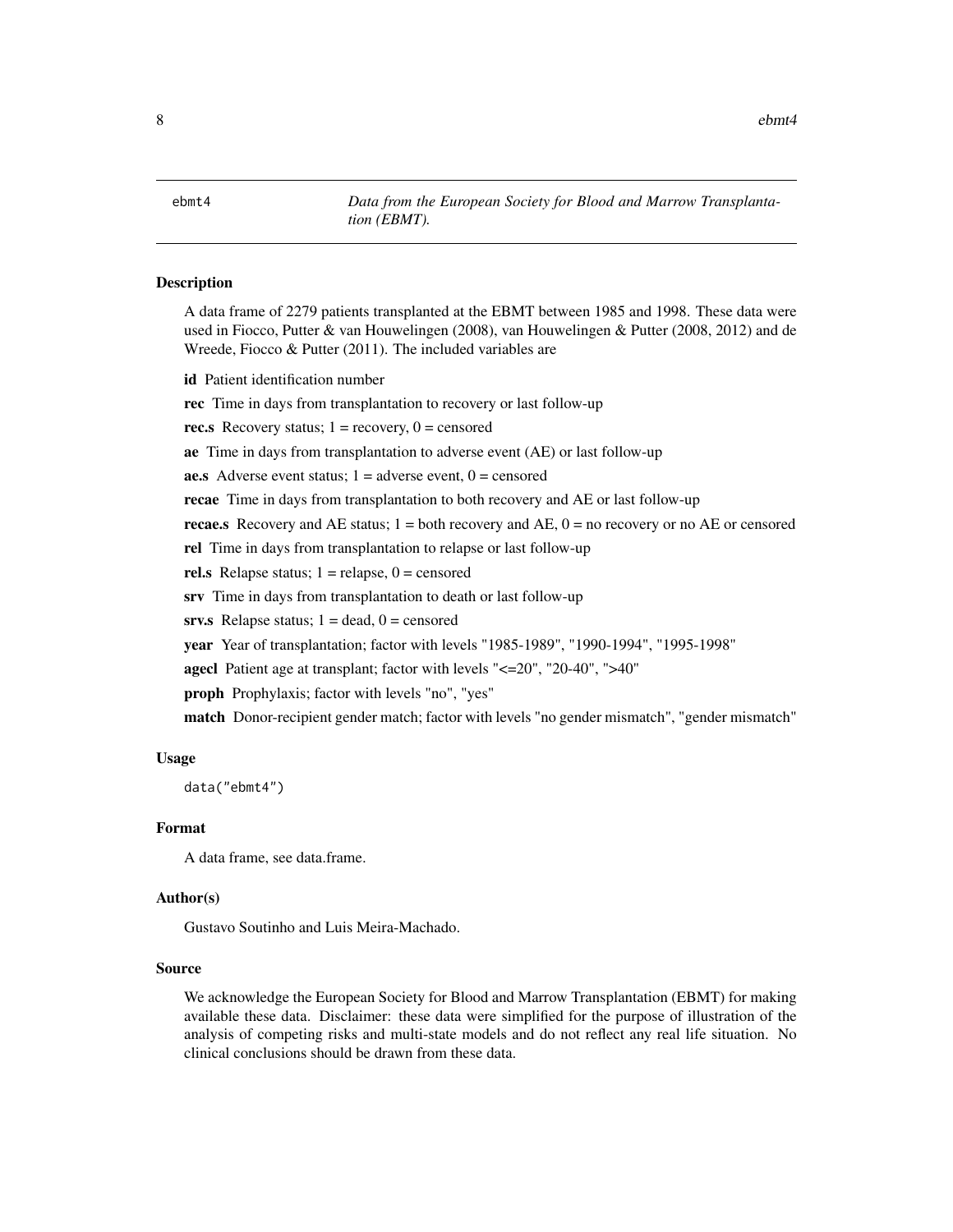#### <span id="page-8-0"></span>eventsMSM 9

#### References

Fiocco M, Putter H, van Houwelingen HC (2008). Reduced-rank proportional hazards regression and simulation-based prediction for multi-state models. Statistics in Medicine 27, 4340-4358.

van Houwelingen HC, Putter H (2008). Dynamic predicting by landmarking as an alternative for multi-state modeling: an application to acute lymphoid leukemia data. Lifetime Data Anal 14, 447-463.

van Houwelingen HC, Putter H (2012). Dynamic Prediction in Clinical Survival Analaysis. Chapman & Hall/CRC Press, Boca Raton.

de Wreede LC, Fiocco M, and Putter H (2011). mstate: An R Package for the Analysis of Competing Risks and Multi-State Models. Journal of Statistical Software, Volume 38, Issue 7.

#### Examples

data(ebmt4) head(ebmt4)

eventsMSM *Count number of observed transitions.*

#### Description

Given a data set in long format, for instance generated by msprep, and a transition matrix for the multi-state model, this function counts the number of observed transitions in the multi-state model and gives their percentages.

#### Usage

eventsMSM(data)

#### Arguments

data A data frame in long (counting process) format such as the output by prepMSM.

#### Value

A list containing two tables, the first, called Frequencies, with the number of observed transitions in the multi-state model occurring in msdata, the second, called Proportions, with the corresponding proportions.

#### Author(s)

Gustavo Soutinho and Luis Meira-Machado.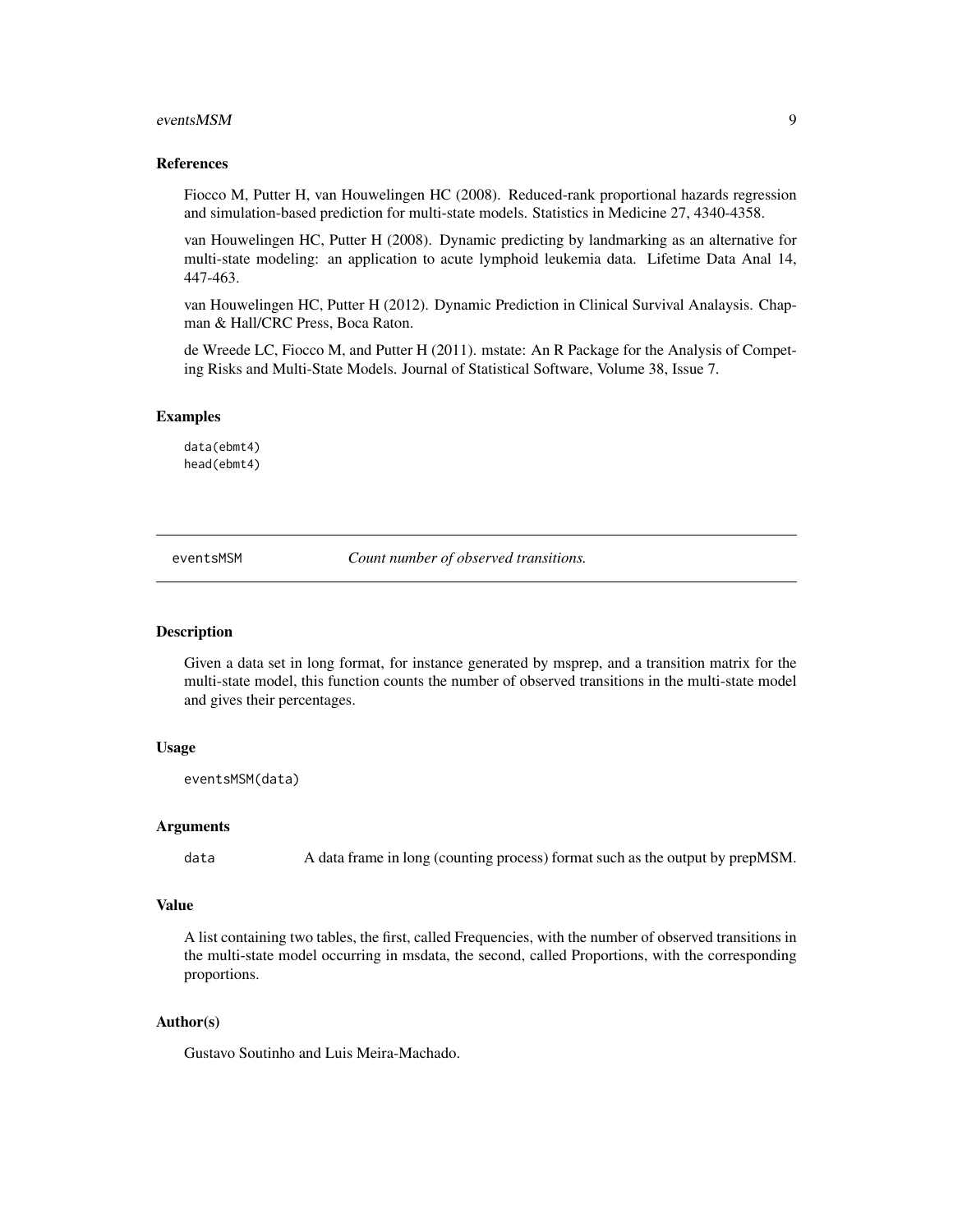## Examples

```
library(mstate)
data("ebmt4")
db_wide <- ebmt4
positions \{-list(c(2, 3, 5, 6), c(4, 5, 6), c(4, 5, 6), c(5, 6), c(6), c))\}namesStates = c("Tx", "Rec", "AE", "Rec+AE", "Rel", "Death")
trans<-transMatMSM(positions, namesStates)
timesNames = c(NA, "rec", "ae","recae", "rel", "srv")
status=c(NA, "rec.s", "ae.s", "recae.s", "rel.s", "srv.s")
db_long<-prepMSM(data=db_wide, trans, timesNames, status)
eventsMSM(db_long)
```
LR.test *Log-rank based test for the validity of the Markov assumption.*

#### Description

Function LR.test performs the log-rank test described in Titman & Putter (2020).

## Usage

```
LR.test(
  db\_long = db\_long,
  times = times,
  from,
  to,
  replicas = 1000,
  formula = NULL,
  fn = list(function(x) mean(abs(x), na.rm = TRUE)),fn2 = list(function(x) mean(x, na.rm = TRUE)),min\_time = 0,
  other_weights = NULL,
  dist = c("poisson", "normal")
)
```
## Arguments

| $db_l$ ong | Multi-state data in msdata format. Should also contain (dummy codings of) the<br>relevant covariates; no factors allowed.                |
|------------|------------------------------------------------------------------------------------------------------------------------------------------|
| times      | Grid of time points at which to compute the statistic.                                                                                   |
| from       | The starting state of the transition to check the Markov condition.                                                                      |
| to         | The last state of the considered transition to check the Markov condition.                                                               |
| replicas   | Number of wild bootstrap replications to perform.                                                                                        |
| formula    | Right-hand side of the formula. If NULL will fit with no covariates (formula="1"<br>will also work), offset terms can also be specified. |

<span id="page-9-0"></span>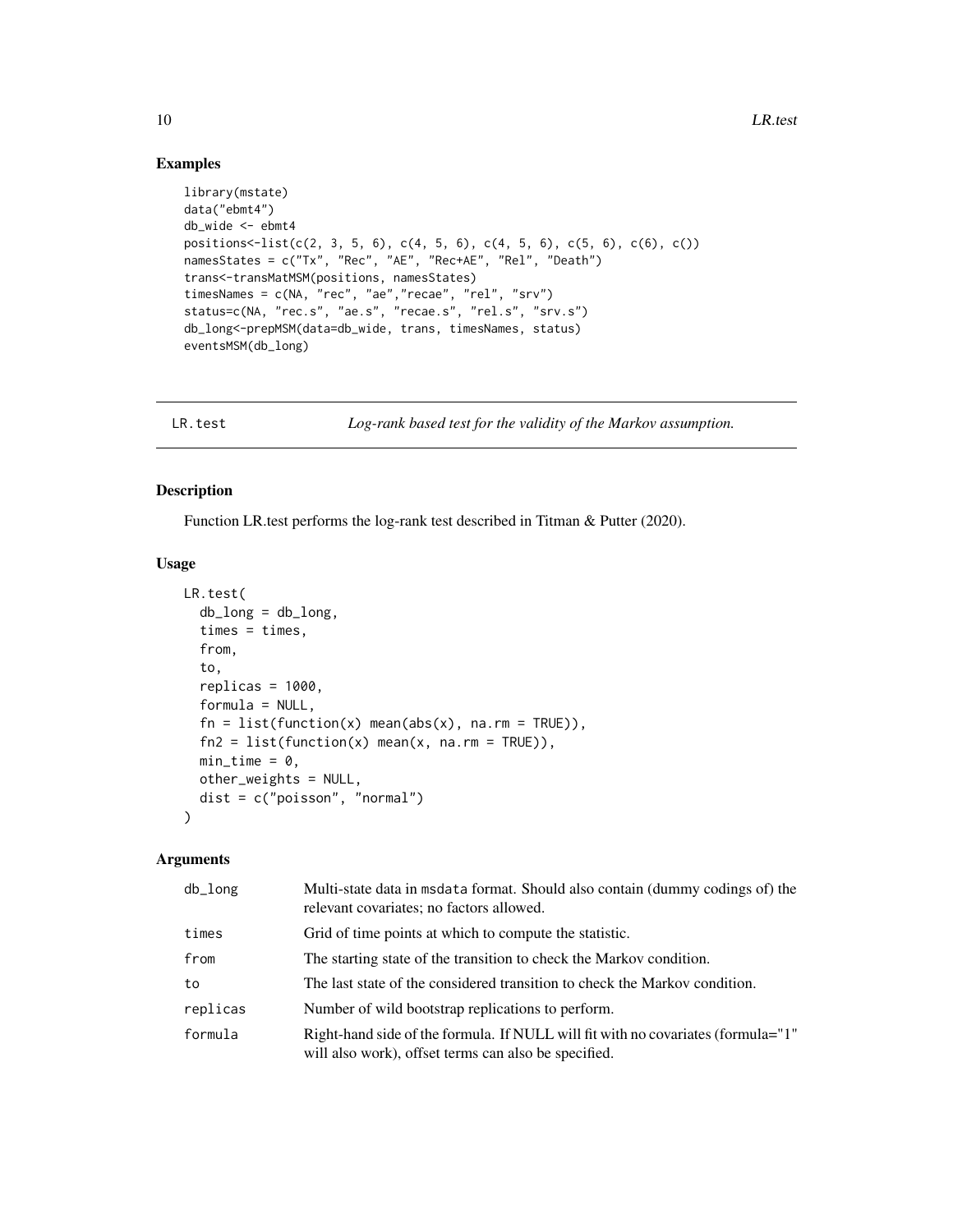#### $LR.test$  11

| fn            | A list of summary functions to be applied to the individual zbar traces (or a list<br>of lists)                                     |
|---------------|-------------------------------------------------------------------------------------------------------------------------------------|
| fn2           | A list of summary functions to be applied to the overall chi-squared trace                                                          |
| $min\_time$   | The minimum time for calculating optimal weights                                                                                    |
| other_weights | Other (than optimal) weights can be specified here                                                                                  |
| dist          | Distribution of wild bootstrap random weights, either "poisson" for centred Pois-<br>son (default), or "normal" for standard normal |

## Value

LR.test returns an object of class "markovMSM", which is a list with the following items:

| localTestLR  | p-value of AUC local tests for each times and transitions. |
|--------------|------------------------------------------------------------|
| globalTestLR | p-value of AUC global tests for each transition            |
| times        | Grid of time points at which to compute the statistic.     |
| replicas     | Number of wild bootstrap replications to perform.          |
| call         | Expression of the LR test used.                            |

#### Author(s)

Gustavo Soutinho and Luis Meira-Machado.

#### References

Titman AC, Putter H (2020). General tests of the Markov property in multi-state models. *Biostatistics*.

```
set.seed(1234)
library(markovMSM)
data("colonMSM")
positions \text{-list}(c(2, 3), c(3), c())namesStates = c("Alive", "Rec", "Death")
tmat <-transMatMSM(positions, namesStates)
timesNames = c(NA, "time1","Stime")
status=c(NA, "event1","event")
trans = tmat
db_long<- prepMSM(data=colonMSM, trans, timesNames, status)
res<-LR.test(db_long=db_long, times=180, from = 2, to = 3, replicas = 1000)
res$globalTestLR
times<-c(73.5, 117, 223, 392, 681)
res2<-LR.test(db_long=prothr, times=times, from = 2, to = 3, replicas = 1000)
res2$localTestLR
res2$globalTestLR
res3<-LR.test(db_long=prothr, times=times, from = 2, to = 1, replicas = 1000)
```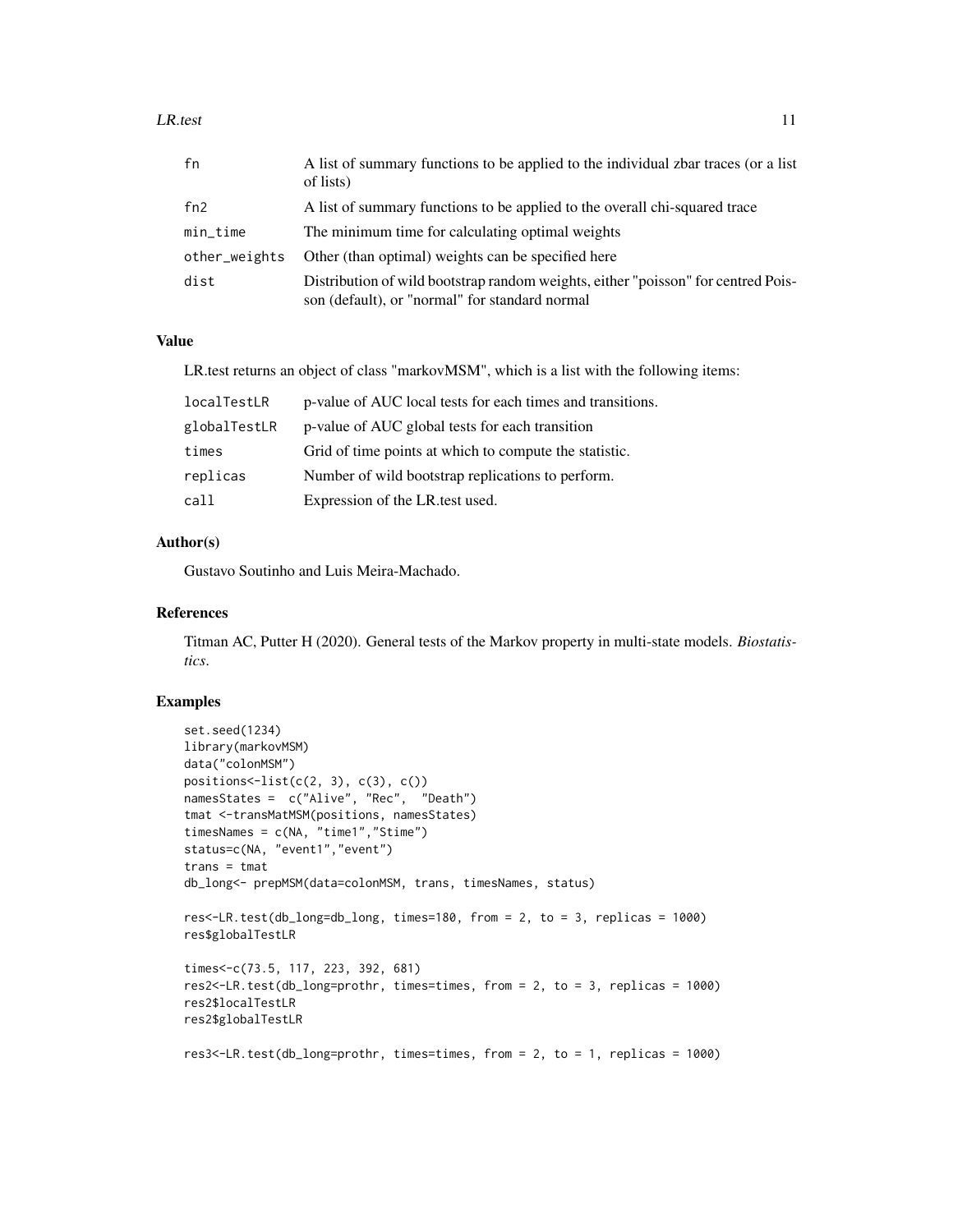### <span id="page-11-0"></span>res3\$localTestLR res3\$globalTestLR

PHM.test *Cox PH global test for checking the Markov condition on Multi-state Models.*

## Description

This function is used to obtain a global test to check the Markov condition for each transition based on Cox Proportional hazard models.

#### Usage

PHM.test(data, from, to)

## Arguments

| data | A data frame in long format containing the subject id; from corresponding to<br>the starting state; the receiving state, to; the transition number, trans; the start-                       |
|------|---------------------------------------------------------------------------------------------------------------------------------------------------------------------------------------------|
|      | ing time of the transition given by Tstart; the stopping time of the transition,<br>Tstop, and status for the status variable, with 1 indicating an event (transition),<br>$0$ a censoring. |
| from | The starting state of the transition to check the Markov condition.                                                                                                                         |
| to   | The last state of the considered transition to check the Markov condition.                                                                                                                  |

#### Value

An object with a list with the following outcomes:

| p.value | p-value of Cox global tests for each transition.                           |
|---------|----------------------------------------------------------------------------|
| from    | The starting state of the transition to check the Markov condition.        |
| to      | The last state of the considered transition to check the Markov condition. |

## Author(s)

Gustavo Soutinho and Luis Meira-Machado.

#### References

Kay, R (1986). A Markov model for analyzing cancer markers and disease states in survival studies. *Biometrics* 42, 457-481. Soutinho G, Meira-Machado L (2021). Methods for checking the Markov condition in multi-state survival data. *Computational Statistics*.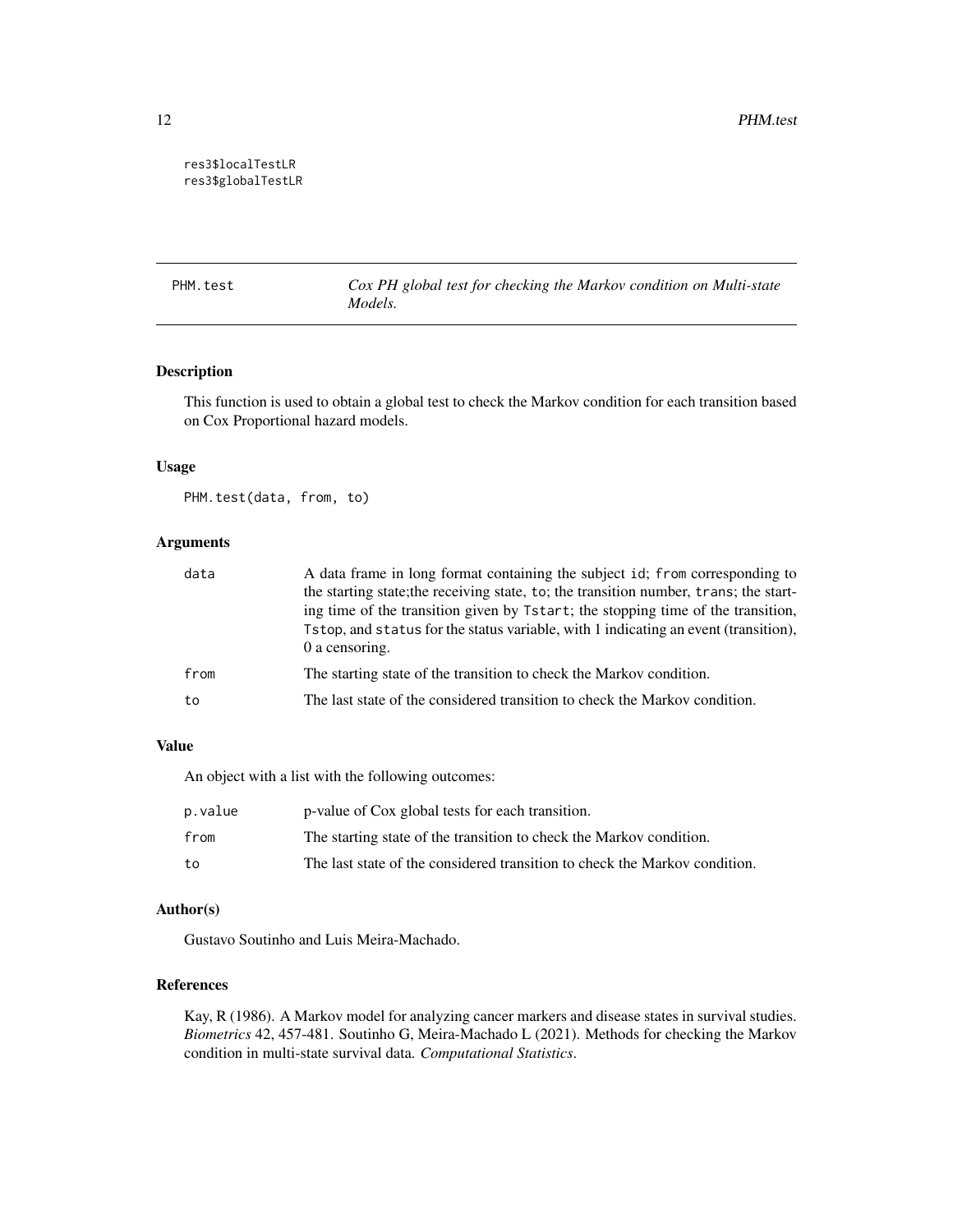## <span id="page-12-0"></span>plot.markovMSM 13

#### Examples

```
library(markovMSM)
data("colonMSM")
db_wide<-colonMSM
positions<-list(c(2, 3), c(3), c())namesStates = c("Alive", "Rec", "Death")
tmat <-transMatMSM(positions, namesStates)
timesNames = c(NA, "time1","Stime")
status=c(NA, "event1", "event")
trans = tmat
db_long<- prepMSM(data=db_wide, trans, timesNames, status)
res1<-PHM.test(data=db_long, from = 2, to=3)
res1
data("ebmt4")
db_wide <- ebmt4
positions=list(c(2, 3, 5, 6), c(4, 5, 6), c(4, 5, 6),
              c(5, 6), c(6), c()namesStates = c("Tx", "Rec", "AE", "Rec+AE", "Rel", "Death")
tmat <-transMatMSM(positions, namesStates)
timesNames = c(NA, "rec", "ae","recae", "rel", "srv")
status=c(NA, "rec.s", "ae.s", "recae.s","rel.s", "srv.s")
trans = tmat
db_long<- prepMSM(data=db_wide, trans, timesNames, status)
db_long$trans<-as.factor(db_long$trans)
res2<-PHM.test(data=db_long, from = 5, to=6)
res2$p.value
res2$from
res2$to
```
plot.markovMSM *Plot for an object of class "markovMSM"*

#### Description

Plots for the visual inspection for checking the Markov condition through the difference between the AJ and LMAJ from a starting time of the transition probabilities for each transition.

#### Usage

```
## S3 method for class 'markovMSM'
plot(x = object, to=2, quantileOrder = NULL,axis.scale = c(-1, 1), difP = FALSE, ...)
```
#### Arguments

x A dataframe in long format in case of the plot with the differences between AJ and LMAJ estimators or a object of class "markovMSM" with the results of the global.test or local.test function.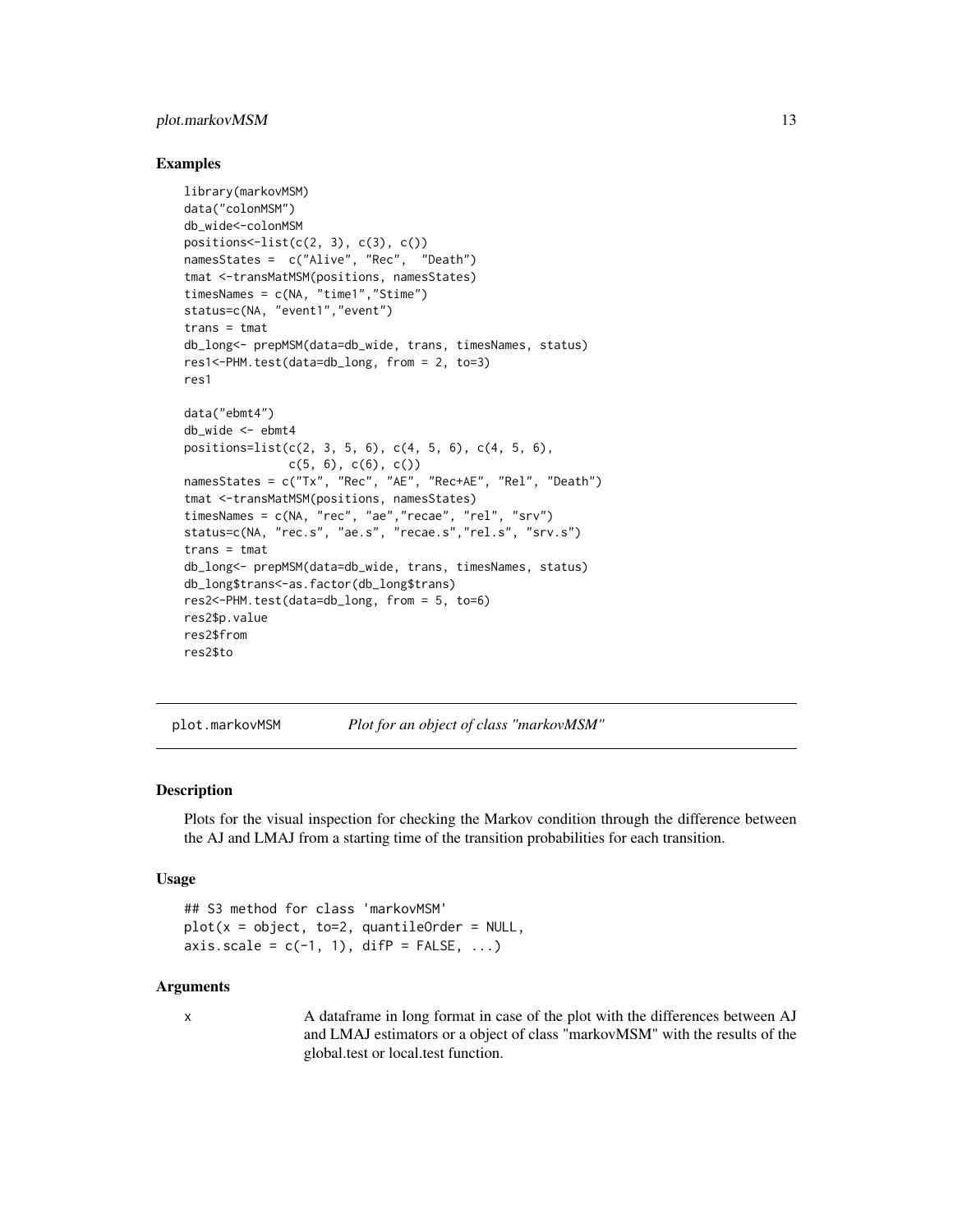<span id="page-13-0"></span>

| to            | The last receiving state considered for the estimation of the transition proba-<br>bilities. Plot of the transition probabilities between the starting to this state is<br>shown.                                                          |
|---------------|--------------------------------------------------------------------------------------------------------------------------------------------------------------------------------------------------------------------------------------------|
| quantileOrder | Order of the quantil used in the formula of the AUC global test.                                                                                                                                                                           |
| axis.scale    | Limit of the y axis of the plots.                                                                                                                                                                                                          |
| difP          | Type of plot representing in case of x means the results of the Localtest. If<br>difP=TRUE plot depicts the discrepancies between AJ and LMAJ estimators. If<br>difP=FALSE plot show the AJ and the LMAJ estimates. By default difP=FALSE. |
| $\cdots$      | For future methods.                                                                                                                                                                                                                        |

## Value

No value is returned.

## Author(s)

Gustavo Soutinho and Luis Meira-Machado.

## References

Soutinho G, Meira-Machado L (2021). Methods for checking the Markov condition in multi-state survival data. *Computational Statistics*.

#### Examples

```
library(markovMSM)
data(prothr)
res<-AUC.test(db_long=prothr, times=30, from=1, to=3, type='local',
replicas=10)
plot(res, to=3, axis.scale=c(-0.25,.25), difP=TRUE)
plot(res, to=2, axis.scale=c(0,.25), difP=FALSE)
res2<-AUC.test(db_long=prothr, db_wide = NULL, from=1, to=3,
type='global', replicas=10, limit=0.90, quantiles=c(.05, .10, .20, .30, 0.40))
plot(res2, quantileOrder=3, 2, axis.scale=c(-0.05,.15))
```
prepMSM *Function to prepare data set for multi-state modeling in long format from data set in wide format.*

### Description

This function converts a data set which is in wide format (one subject per line, multiple columns indicating time and status for different states) into a data set in long format (one line for each transition for which a subject is at risk). Selected covariates are replicated per subjects.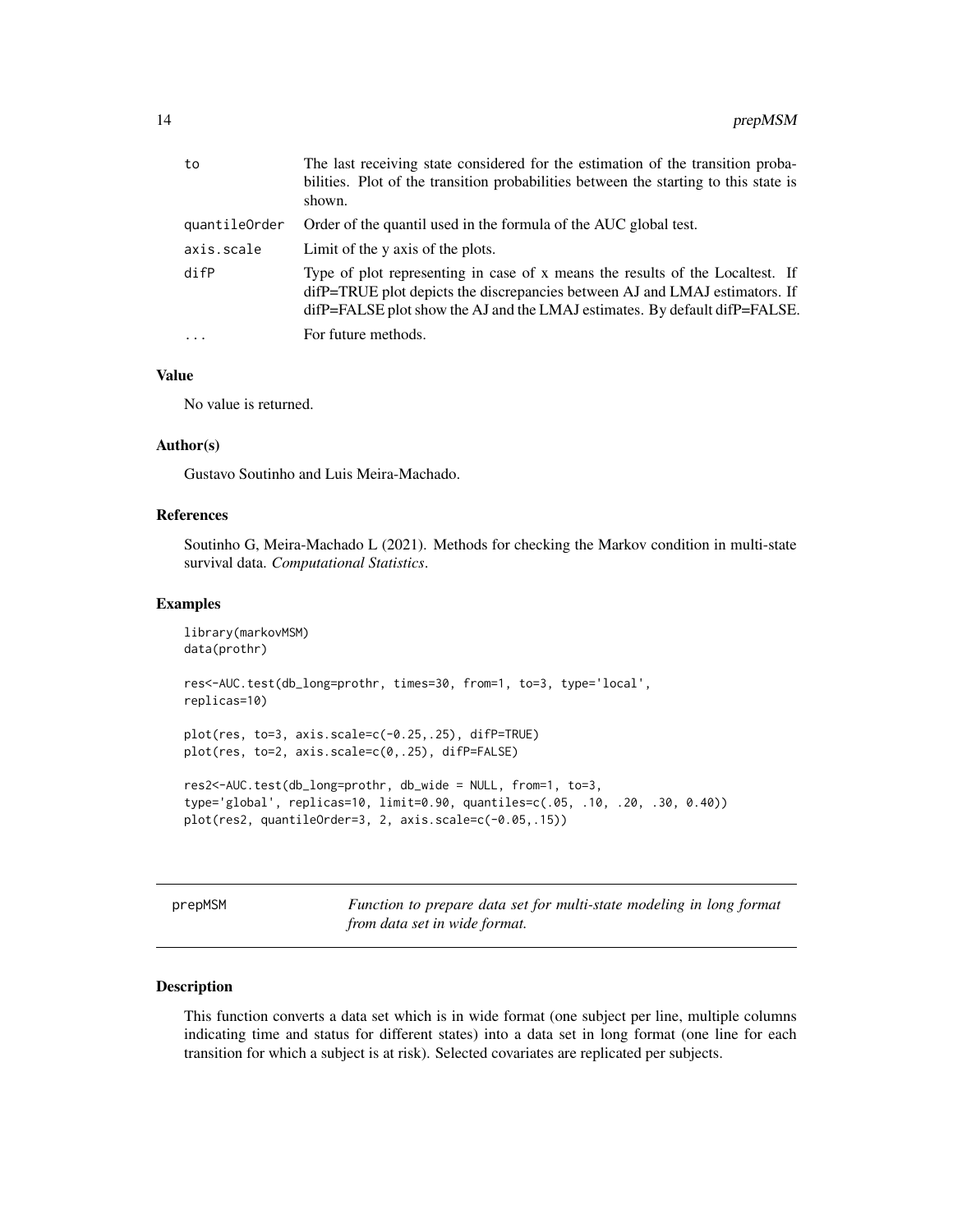## prepMSM 15

## Usage

prepMSM(data, trans, timesNames, status)

## Arguments

| data       | Data frame in wide format in which to interpret time, status, id or keep, if ap-<br>propriate.                                                                                                                                                                                                                                                                                                                                                                                                                                     |
|------------|------------------------------------------------------------------------------------------------------------------------------------------------------------------------------------------------------------------------------------------------------------------------------------------------------------------------------------------------------------------------------------------------------------------------------------------------------------------------------------------------------------------------------------|
| trans      | Transition matrix describing the states and transitions in the multi-state model.<br>If S is the number of states in the multi-state model, trans should be an S x S<br>matrix, with $(i, j)$ -element a positive integer if a transition from i to j is possible in<br>the multi-state model, NA otherwise. In particular, all diagonal elements should<br>be NA. The integers indicating the possible transitions in the multi-state model<br>should be sequentially numbered, $1, \ldots, K$ , with K the number of transitions |
| timesNames | Either 1) a matrix or data frame of dimension $n \times S$ (n being the number of<br>individuals and S the number of states in the multi-state model), containing the<br>times at which the states are visited or last follow-up time, or 2) a character<br>vector of length S containing the column names indicating these times. In the<br>latter cases, some elements of time may be NA, see Details                                                                                                                            |
| status     | Either 1) a matrix or data frame of dimension $n \times S$ , containing, for each of<br>the states, event indicators taking the value 1 if the state is visited or 0 if it is<br>not (censored), or 2) a character vector of length S containing the column names<br>indicating these status variables. In the latter cases, some elements of status may<br>be NA, see Details.                                                                                                                                                    |

## Value

An object of class "msdata", which is a data frame in long (counting process) format containing the subject id, the covariates (replicated per subject), and from the starting state to the receiving state trans the transition number Tstart the starting time of the transition Tstop the stopping time of the transition status status variable, with 1 indicating an event (transition), 0 a censoring

## Author(s)

Gustavo Soutinho and Luis Meira-Machado.

```
data("ebmt4")
db_wide <- ebmt4
positions \{-list(c(2, 3, 5, 6), c(4, 5, 6), c(4, 5, 6), c(5, 6), c(6), c))\}namesStates = c("Tx", "Rec", "AE", "Rec+AE", "Rel", "Death")
trans<-transMatMSM(positions, namesStates)
timesNames = c(NA, "rec", "ae","recae", "rel", "srv")
status=c(NA, "rec.s", "ae.s", "recae.s", "rel.s", "srv.s")
prepMSM(data=db_wide, trans, timesNames, status)
```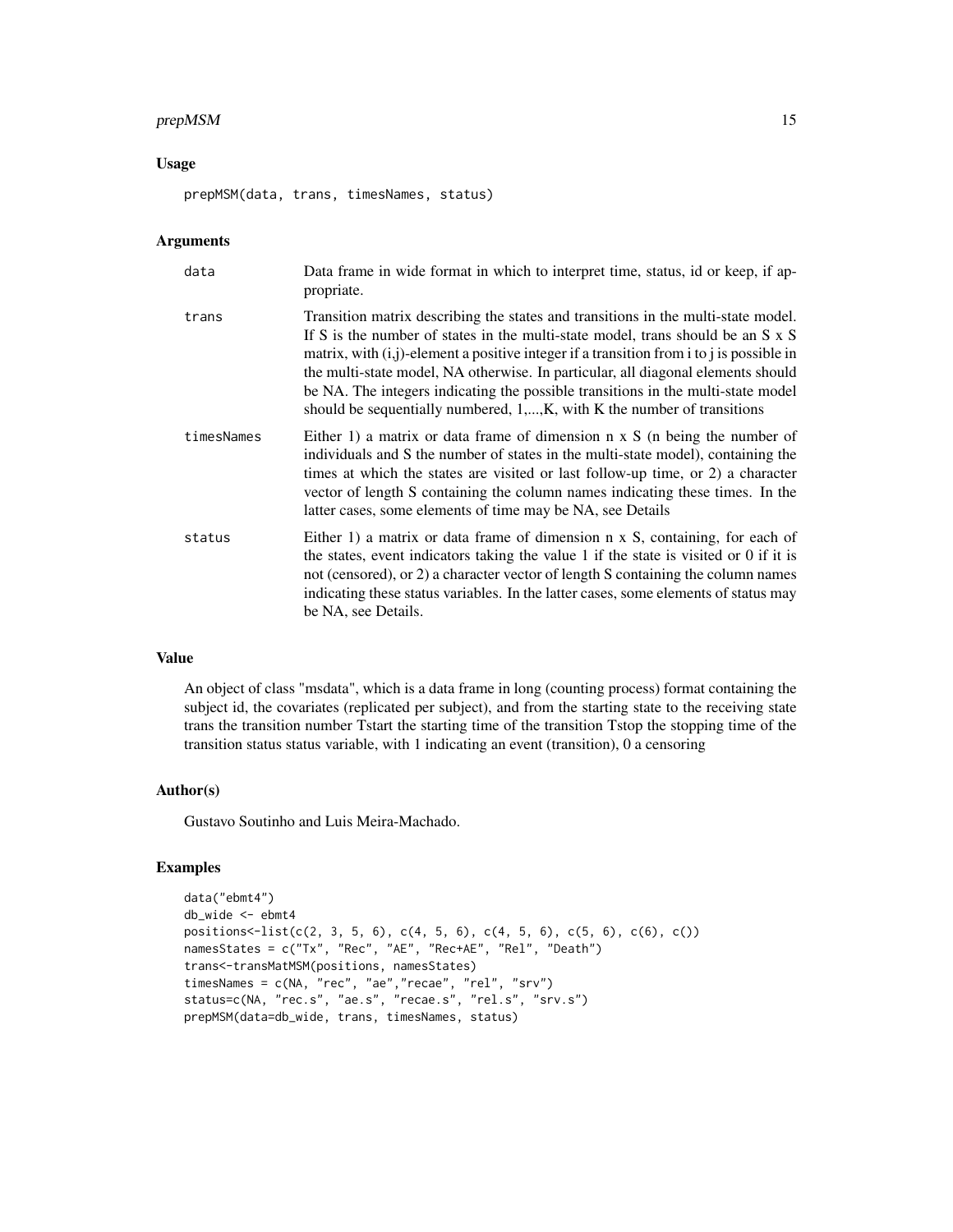<span id="page-15-0"></span>

#### Description

Returns the formula and the methods of the Markov tests in Multi-state models.

## Usage

```
## S3 method for class 'markovMSM'
print(x, \ldots)
```
#### Arguments

|          | A object of "markovMSM" with the results of the AUC global or local tests. |
|----------|----------------------------------------------------------------------------|
| $\cdots$ | For future methods.                                                        |

## Value

The formula and the methods of the Markov tests in Multi-state models.

#### Author(s)

Gustavo Soutinho and Luis Meira-Machado.

## References

Soutinho G, Meira-Machado L (2021). Methods for checking the Markov condition in multi-state survival data. *Computational Statistics*.

```
library(markovMSM)
data("colonMSM")
db_wide<-colonMSM
positions \text{-list}(c(2, 3), c(3), c())namesStates = c("Alive", "Rec", "Death")
tmat <-transMatMSM(positions, namesStates)
timesNames = c(NA, "time1","Stime")
status=c(NA, "event1","event")
trans = tmat
db_long<- prepMSM(data=db_wide, trans, timesNames, status)
times=365
res<-AUC.test(db_long, db_wide, times=times, from=2, to=3, type='local',
replicas=2, tmat = tmat)
print(res)
```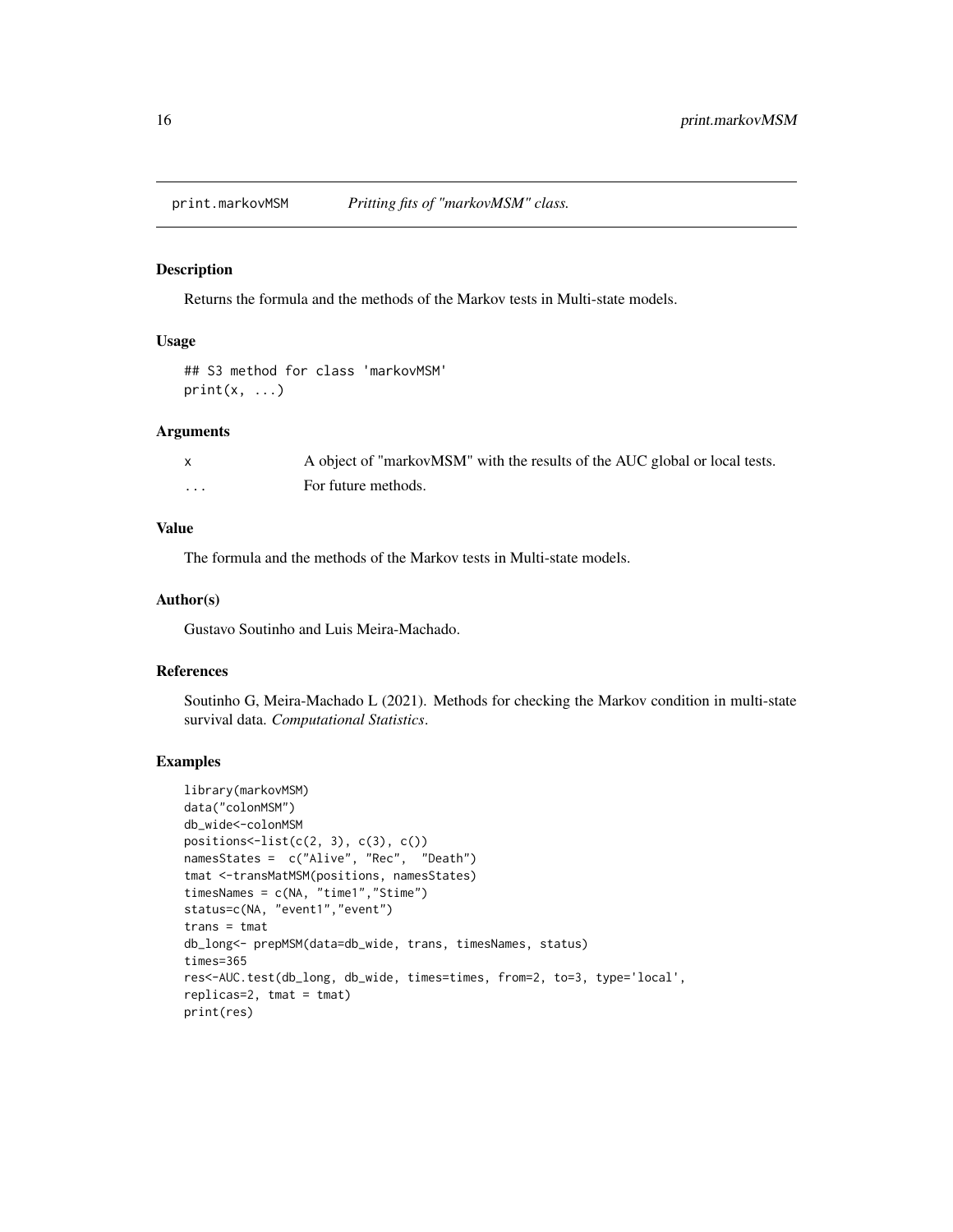<span id="page-16-0"></span>

#### Description

A data frame of 488 liver cirrhosis patients from a randomized clinical trial concerning prednisone treatment in these patients. The dataset is in long format. The included variables are

id Patient identification number from Starting state to Receiving state trans Transition number Tstart Starting time Tstop Transition time status Status variable; 1=transition, 0=censored treat Treatment; factor with levels "Placebo", "Prednisone"

#### Usage

data("prothr")

### Format

A data frame, see data.frame.

#### Author(s)

Gustavo Soutinho and Luis Meira-Machado.

#### Source

This data was kindly provided by Per Kragh Andersen. It was introduced in Andersen, Borgan, Gill & Keiding (1993), Example 1.3.12, and used as illustration for computation of transition probabilities in multi-state models, see Sections IV.4 (Example IV.4.4) and VII.2 (Example VII.2.10).

#### References

Andersen PK, Borgan O, Gill RD, Keiding N (1993). Statistical Models Based on Counting Processes. Springer, New York.

#### Examples

data(prothr) head(prothr)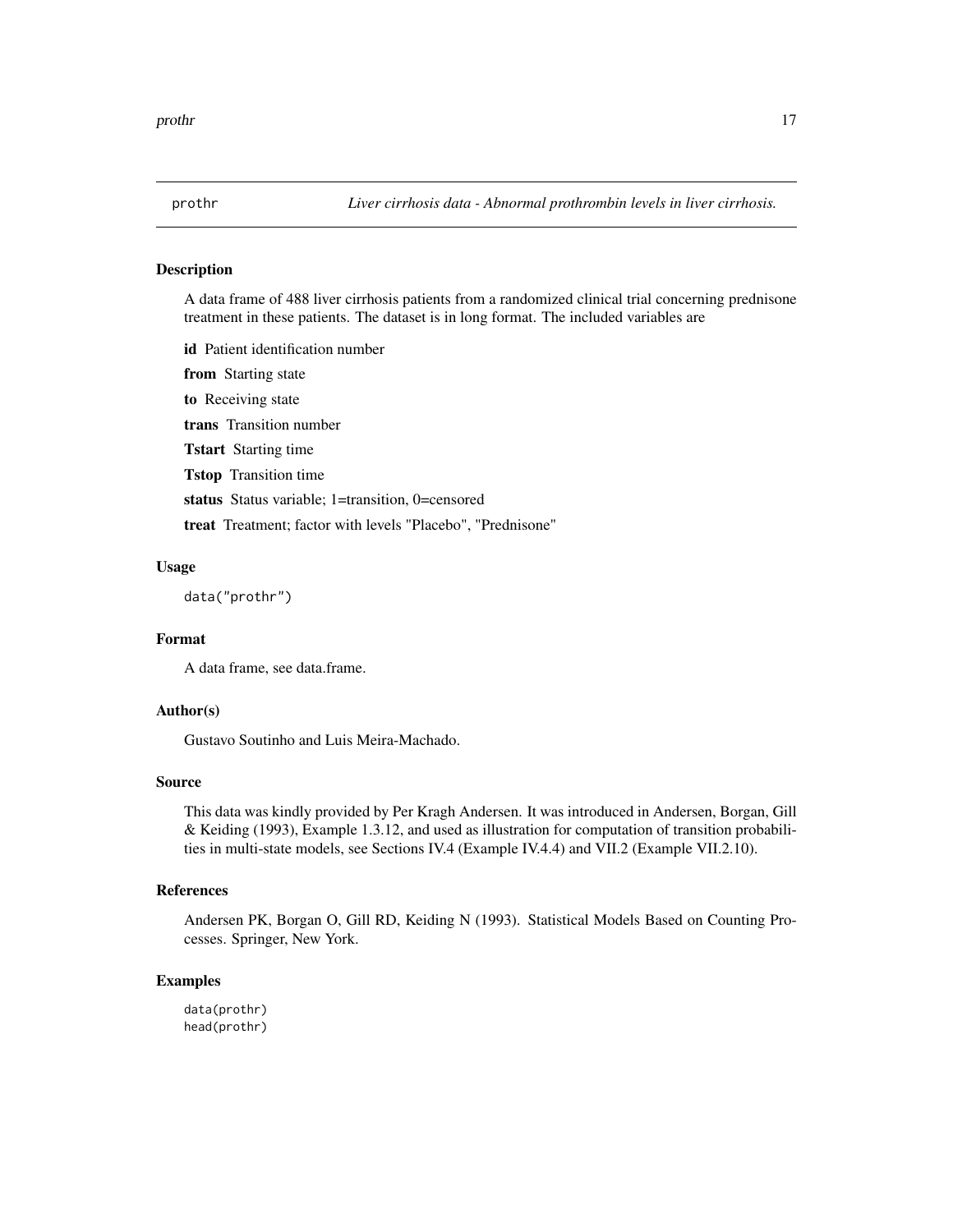<span id="page-17-0"></span>summary.markovMSM *Summarizing fits of "markovMSM" class.*

#### **Description**

Returns the p-values of the AUC global and Local tests. Further information on the test are also given.

## Usage

```
## S3 method for class 'markovMSM'
summary(object, ...)
```
#### Arguments

| object | A object of "markovMSM" with the results of the AUC global or local tests. |
|--------|----------------------------------------------------------------------------|
| .      | For future methods.                                                        |

#### Value

The p-values of the AUC global and Local tests. Further information on the test are also given.

## Author(s)

Gustavo Soutinho and Luis Meira-Machado.

## References

Soutinho G, Meira-Machado L (2021). Methods for checking the Markov condition in multi-state survival data. *Computational Statistics*.

```
library(markovMSM)
data("colonMSM")
db_wide<-colonMSM
positions \le-list(c(2, 3), c(3), c())
namesStates = c("Alive", "Rec", "Death")
tmat <-transMatMSM(positions, namesStates)
timesNames = c(NA, "time1","Stime")
status=c(NA, "event1","event")
trans = tmatdb_long<- prepMSM(data=db_wide, trans, timesNames, status)
times=365
res<-AUC.test(db_long, db_wide, times=times, from=2, to=3, type='local',
replicas=10, tmat = tmat)
res$localTest
summary(res)
```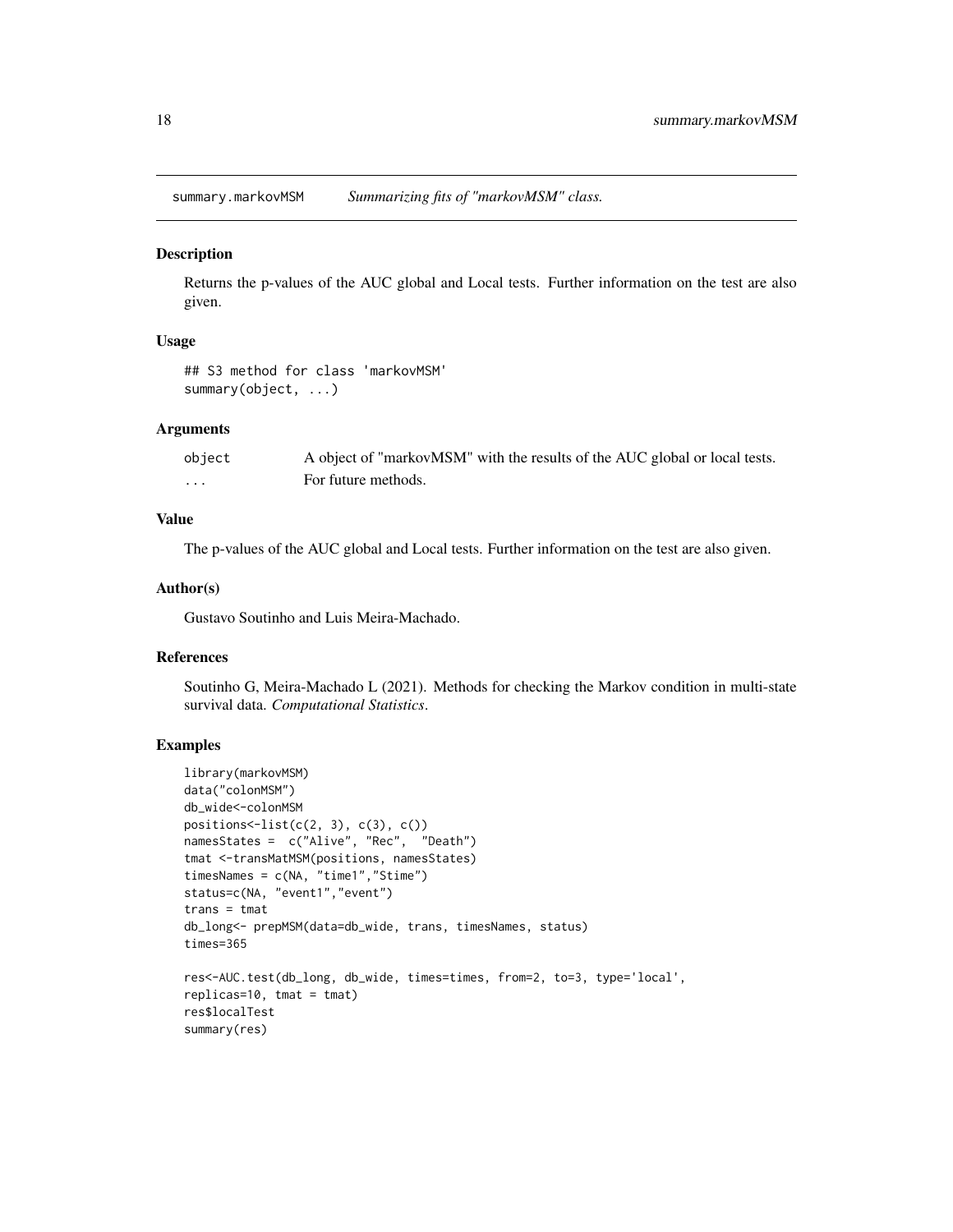<span id="page-18-0"></span>

## Description

Define transition matrices for multi-state model. Specific functions for defining such transition matrices are pre-defined for common multi-state models like the competing risks model and the illness-death model.

#### Usage

transMatMSM(positions, namesStates)

## Arguments

| positions   | List of possible transitions; $x[[i]]$ consists of a vector of state numbers reachable<br>from state i.                                                                                                                                                                                                               |
|-------------|-----------------------------------------------------------------------------------------------------------------------------------------------------------------------------------------------------------------------------------------------------------------------------------------------------------------------|
| namesStates | A character vector containing the names of either the competing risks or the<br>states in the multi-state model specified by the competing risks or illness-death<br>model, names should have the same length as the list x (for transMat), or either<br>K or $K+1$ (for trans.comprisk), or 3 (for trans.ill death). |

## Value

A transition matrix describing the states and transitions in the multi-state model.

## Author(s)

Gustavo Soutinho and Luis Meira-Machado.

```
data("ebmt4")
db_wide <- ebmt4
positions<-list(c(2, 3, 5, 6), c(4, 5, 6), c(4, 5, 6), c(5, 6), c(6), c())
namesStates = c("Tx", "Rec", "AE", "Rec+AE", "Rel", "Death")
transMatMSM(positions, namesStates)
```